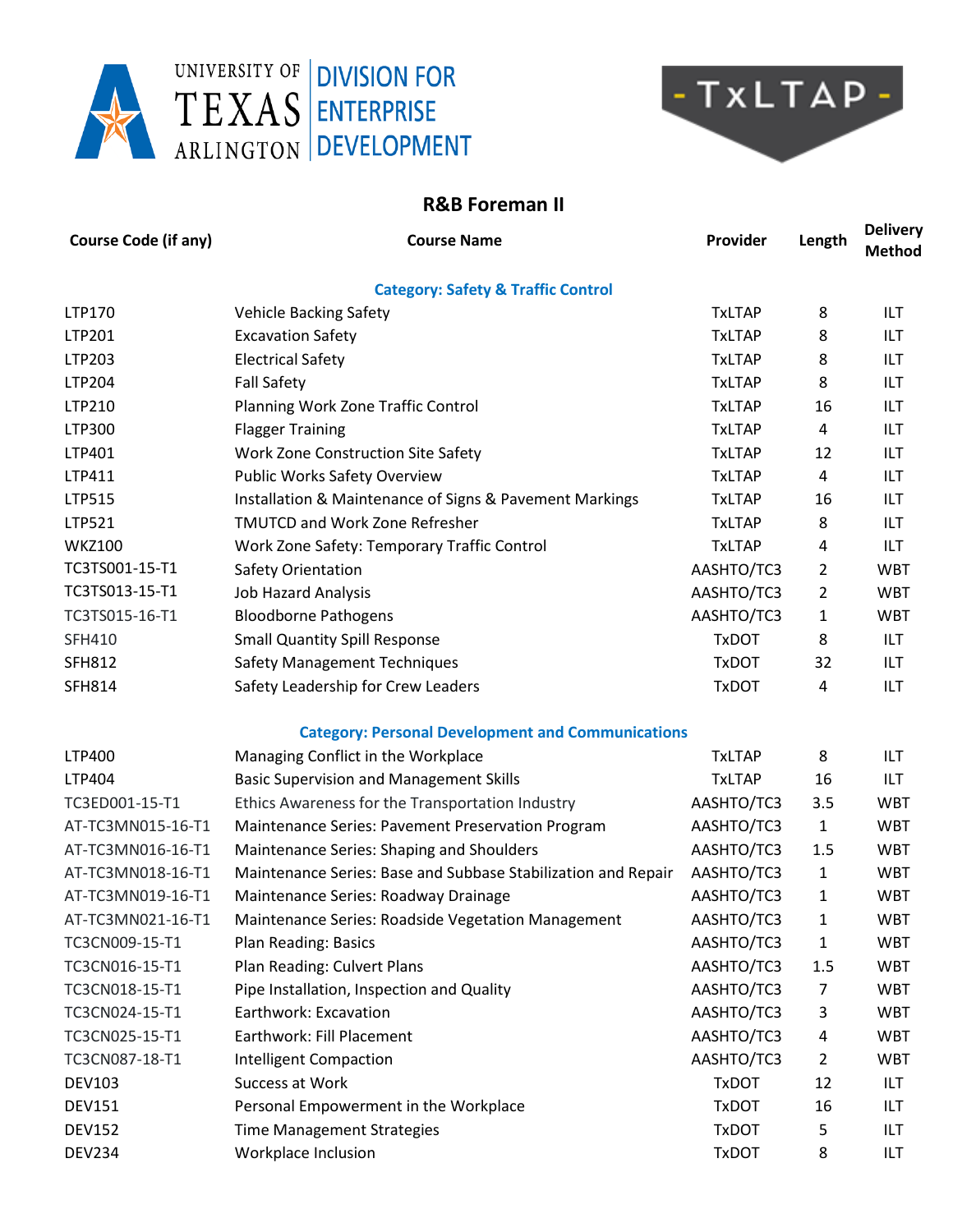## **R&B Foreman II**

| <b>Course Code (if any)</b> | <b>Course Name</b>                                       | Provider      | Length         | <b>Delivery</b><br><b>Method</b> |
|-----------------------------|----------------------------------------------------------|---------------|----------------|----------------------------------|
|                             | <b>Category: Core Skills</b>                             |               |                |                                  |
| <b>EDC003</b>               | Focus on Reducing Rural Roadway Departures (FoRRRwD)     | <b>TxLTAP</b> | 8              | ILT                              |
| <b>EDC004</b>               | Safe Transportation for Everday Pedestrians              | <b>TxLTAP</b> | 8              | ILT                              |
| <b>EDC005</b>               | <b>Project Bundling</b>                                  | <b>TxLTAP</b> | 8              | ILT                              |
| <b>EDC007</b>               | Road Weather Management                                  | <b>TxLTAP</b> | 2              | <b>ILT</b>                       |
| <b>EDC008</b>               | Safety Edge                                              | <b>TxLTAP</b> | 2              | ILT                              |
| <b>EDC009</b>               | Warm Mix Asphalt                                         | <b>TxLTAP</b> | $\overline{2}$ | ILT                              |
| LTP111                      | Equipment Preventive Maintenance - expanded version      | <b>TxLTAP</b> | 16             | ILT                              |
| LTP120                      | <b>Asphalt Distributor</b>                               | <b>TxLTAP</b> | 32             | <b>ILT</b>                       |
| LTP123                      | <b>Asphalt Operations Training</b>                       | <b>TxLTAP</b> | 32             | ILT                              |
| LTP125                      | Forklift Operator                                        | <b>TxLTAP</b> | 8              | <b>ILT</b>                       |
| LTP127                      | Aerial/Scissor Lift                                      | <b>TxLTAP</b> | 8              | <b>ILT</b>                       |
| LTP130                      | Motor Grader - Beginner                                  | <b>TxLTAP</b> | 32             | <b>ILT</b>                       |
| LTP131                      | Motor Grader - Intermediate                              | <b>TxLTAP</b> | 32             | ILT                              |
| LTP132                      | Motor Grader - Advanced                                  | <b>TxLTAP</b> | 32             | ILT                              |
| LTP140                      | Excavator (Telescoping Boom/Gradall)                     | <b>TxLTAP</b> | 32             | ILT                              |
| LTP142                      | Mini Excavator                                           | <b>TxLTAP</b> | 16             | <b>ILT</b>                       |
| LTP145                      | Dozer                                                    | <b>TxLTAP</b> | 32             | ILT                              |
| LTP155                      | Backhoe/Front End Loader Operator                        | <b>TxLTAP</b> | 32             | ILT                              |
| LTP160                      | Wheel Loader Operator                                    | <b>TxLTAP</b> | 16             | ILT                              |
| LTP161                      | <b>Track Loader Operator</b>                             | <b>TxLTAP</b> | 24             | <b>ILT</b>                       |
| LTP164                      | Sweeper (Regenerative)                                   | <b>TxLTAP</b> | 24             | <b>ILT</b>                       |
| LTP166                      | <b>Rotary Broom</b>                                      | <b>TxLTAP</b> | 8              | ILT                              |
| LTP172                      | Equipment Load & Tie Down                                | <b>TxLTAP</b> | 8              | ILT                              |
| LTP175                      | Asphalt Profiler                                         | <b>TxLTAP</b> | 32             | <b>ILT</b>                       |
| LTP180                      | Bucket Truck / Digger Derrick                            | <b>TxLTAP</b> | 24             | ILT                              |
| LTP192                      | <b>Skid Steer</b>                                        | <b>TxLTAP</b> | 8              | ILT                              |
| LTP193                      | <b>Roller Operator</b>                                   | <b>TxLTAP</b> | 8              | ILT                              |
| LTP194                      | <b>Compactor Operator</b>                                | <b>TxLTAP</b> | 8              | ILT                              |
| LTP201                      | <b>Tree Trimming Safety Awareness</b>                    | <b>TxLTAP</b> | 8              | ILT                              |
| LTP220                      | Heavy Equipment for Wildfire                             | <b>TxLTAP</b> | 8              | ILT                              |
| LTP610                      | Storm Drainage Pipe Installation                         | <b>TxLTAP</b> | 8              | ILT                              |
| LTP611                      | Storm Drainage Pipe and Precast Box Culvert Installation | <b>TxLTAP</b> | 8              | ILT                              |
| LTP704                      | <b>Seal Coat Operations</b>                              | <b>TxLTAP</b> | 12             | ILT                              |
|                             | <b>Category: Optional Development</b>                    |               |                |                                  |
| UTL101                      | Subsurface Utility Locating and Marking Workshop         | <b>TxLTAP</b> | 8              | ILT                              |
| <b>UTL102</b>               | <b>Advanced Utility Locator Training</b>                 | <b>TxLTAP</b> | 16             | ILT                              |
| TC3CN001-15-T1              | Daily Diary Basics                                       | AASHTO/TC3    | 1              | <b>WBT</b>                       |
| TC3CN009-15-T1              | Plan Reading: Basics                                     | AASHTO/TC3    | 1              | <b>WBT</b>                       |
| TC3CN010-15-T1              | Plan Reading: Grading                                    | AASHTO/TC3    | 1.5            | <b>WBT</b>                       |
| TC3CN011-15-T1              | Plan Reading: Traffic Control Plans                      | AASHTO/TC3    | 0.5            | <b>WBT</b>                       |